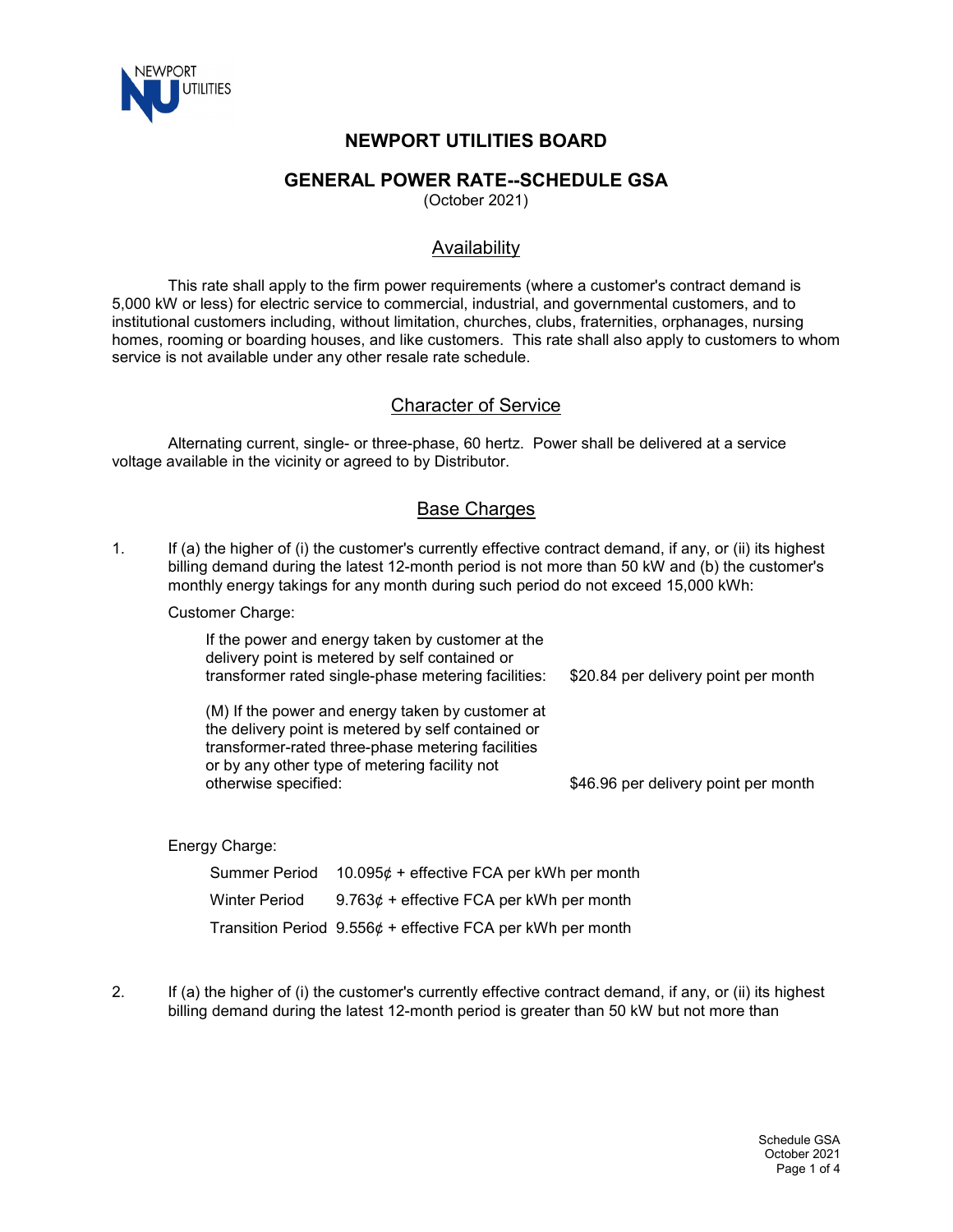

1,000 kW or (b) the customer's billing demand is less than 50 kW and its energy takings for any month during such period exceed 15,000 kWh:

#### Customer Charge:

| If the power and energy taken by customer at the |                                                                                                                                                                                                                |                                      |
|--------------------------------------------------|----------------------------------------------------------------------------------------------------------------------------------------------------------------------------------------------------------------|--------------------------------------|
|                                                  | delivery point is metered by self contained or<br>transformer-rated single-phase metering facilities:                                                                                                          | \$31.39 per delivery point per month |
|                                                  | (M) If the power and energy taken by customer at the<br>delivery point is metered by self contained or<br>transformer-rated three-phase, or by any other type of<br>metering facility not otherwise specified: | \$86.31 per delivery point per month |
| Demand Charge:                                   |                                                                                                                                                                                                                |                                      |
| <b>Summer Period</b>                             | First 50 kW of billing demand per month, no demand charge                                                                                                                                                      |                                      |
|                                                  | Excess over 50 kW of billing demand per month, at \$14.22 per kW                                                                                                                                               |                                      |
| <b>Winter Period</b>                             | First 50 kW of billing demand per month, no demand charge                                                                                                                                                      |                                      |
|                                                  | Excess over 50 kW of billing demand per month, at \$13.26 per kW                                                                                                                                               |                                      |
|                                                  | Transition Period First 50 kW of billing demand per month, no demand charge                                                                                                                                    |                                      |
|                                                  | Excess over 50 kW of billing demand per month, at \$13.26 per kW                                                                                                                                               |                                      |
| Energy Charge:                                   |                                                                                                                                                                                                                |                                      |
| <b>Summer Period</b>                             | First 15,000 kWh per month at $10.263¢ +$ effective FCA per kWh                                                                                                                                                |                                      |
|                                                  | Additional kWh per month at $5.495\phi$ + effective FCA per kWh                                                                                                                                                |                                      |
| <b>Winter Period</b>                             | First 15,000 kWh per month at $9.931¢ +$ effective FCA per kWh                                                                                                                                                 |                                      |
|                                                  | Additional kWh per month at $5.169¢ +$ effective FCA per kWh                                                                                                                                                   |                                      |
|                                                  | Transition Period First 15,000 kWh per month at $9.725¢ +$ effective FCA per kWh                                                                                                                               |                                      |

Additional kWh per month at  $5.026¢ +$  effective FCA per kWh

3. If the higher of (a) the customer's currently effective contract demand or (b) its highest billing demand during the latest 12-month period is greater than 1,000 kW:

| Customer Charge: | \$271.28 per delivery point per month                                                                                                                          |
|------------------|----------------------------------------------------------------------------------------------------------------------------------------------------------------|
| Demand Charge:   |                                                                                                                                                                |
| Summer Period    | First 1,000 kW of billing demand per month, at \$14.02 per kW                                                                                                  |
|                  | Excess over 1,000 kW of billing demand per month, at \$16.44 per kW,<br>plus an additional                                                                     |
|                  | \$16.44 per kW per month for each kW, if any, of the amount by which the<br>customer's billing demand exceeds the higher of 2,500 kW or its contract<br>demand |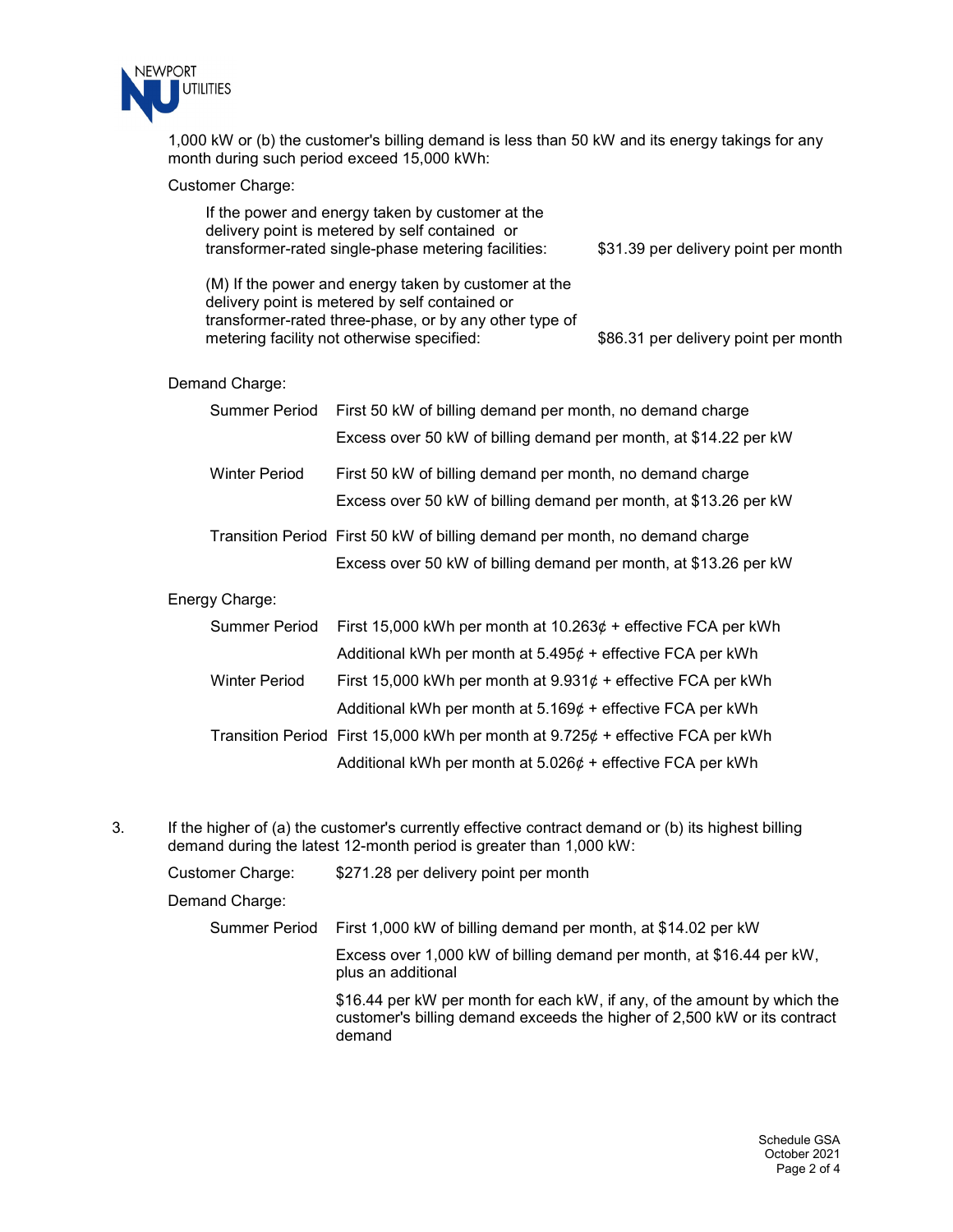

|  | <b>Winter Period</b>                                                                                                                                           | First 1,000 kW of billing demand per month, at \$13.06 per kW                                                                                                  |
|--|----------------------------------------------------------------------------------------------------------------------------------------------------------------|----------------------------------------------------------------------------------------------------------------------------------------------------------------|
|  |                                                                                                                                                                | Excess over 1,000 kW of billing demand per month, at \$15.46 per kW,<br>plus an additional                                                                     |
|  | \$15.46 per kW per month for each kW, if any, of the amount by which the<br>customer's billing demand exceeds the higher of 2,500 kW or its contract<br>demand |                                                                                                                                                                |
|  |                                                                                                                                                                | Transition Period First 1,000 kW of billing demand per month, at \$13.06 per kW                                                                                |
|  |                                                                                                                                                                | Excess over 1,000 kW of billing demand per month, at \$15.46 per kW,<br>plus an additional                                                                     |
|  |                                                                                                                                                                | \$15.46 per kW per month for each kW, if any, of the amount by which the<br>customer's billing demand exceeds the higher of 2,500 kW or its contract<br>demand |
|  | Energy Charge:                                                                                                                                                 |                                                                                                                                                                |
|  | Summer Period                                                                                                                                                  | $5.273¢ +$ effective FCA per kWh per month                                                                                                                     |
|  | <b>Winter Period</b>                                                                                                                                           | $4.943¢ +$ effective FCA per kWh per month                                                                                                                     |
|  |                                                                                                                                                                | Transition Period $4.804¢ +$ effective FCA per kWh per month                                                                                                   |

### Adjustment

The base energy charges shall be increased or decreased in accordance with the effective Fuel Cost Adjustment (FCA) and the current Adjustment Addendum published by TVA. In addition, such charges shall be increased or decreased to correspond to increases or decreases determined by TVA under Adjustment 4 of the wholesale power rate schedule applicable under contractual arrangements between TVA and Distributor.

### Determination of Seasonal Periods

Summer Period shall mean the June, July, August, and September billing months. Winter Period shall mean the December, January, February, and March billing months. Transition Period shall mean the April, May, October, and November billing months.

#### Determination of Demand

Distributor shall meter the demands in kW of all customers having loads in excess of 50 kW. The metered demand for any month shall be the highest average during any 30-consecutive-minute period of the month of the load metered in kW. The measured demand for any month shall be the higher of the highest average during any 30-consecutive-minute period of the month of (a) the load metered in kW or (b) 85 percent of the load in kVA plus an additional 10 percent for that part of the load over 5,000 kVA, and such measured demand shall be used as the billing demand, except that the billing demand for any month shall in no case be less than 30 percent of the higher of the currently effective contract demand or the highest billing demand established during the preceding 12 months.

## Minimum Bill

The monthly bill under this rate schedule shall not be less than the sum of (a) the base customer charge, (b) the base demand charge, as adjusted, applied to the customer's billing demand, and (c) the base energy charge, as adjusted, applied to the customer's energy takings; provided, however, that,